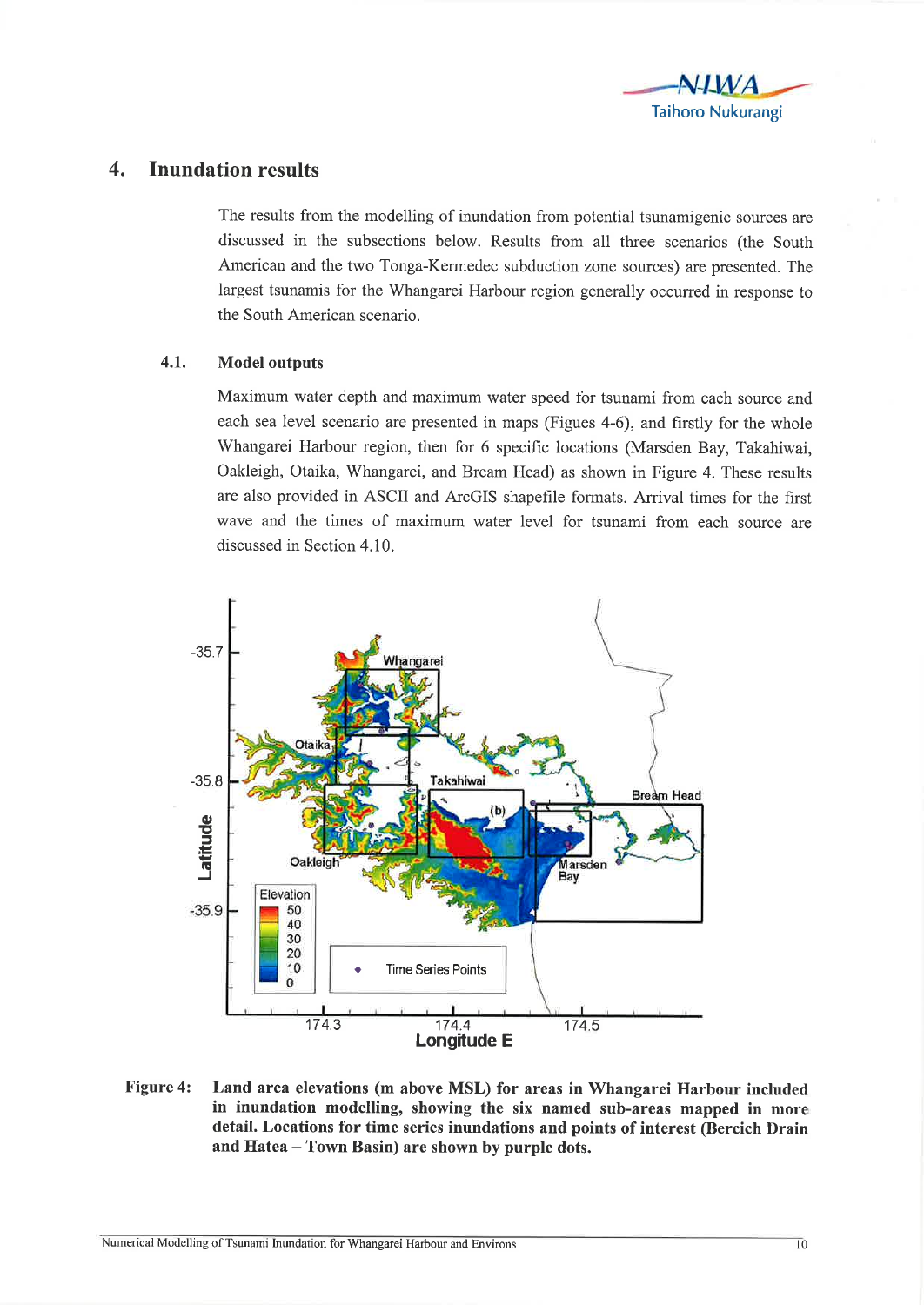



Figure 5: Harbour overview: Maximum inundation depth (upper) and speed (lower) plots for the South American tsunami scenario at MHWS (to extent of LIDAR) for Whangarei Harbour.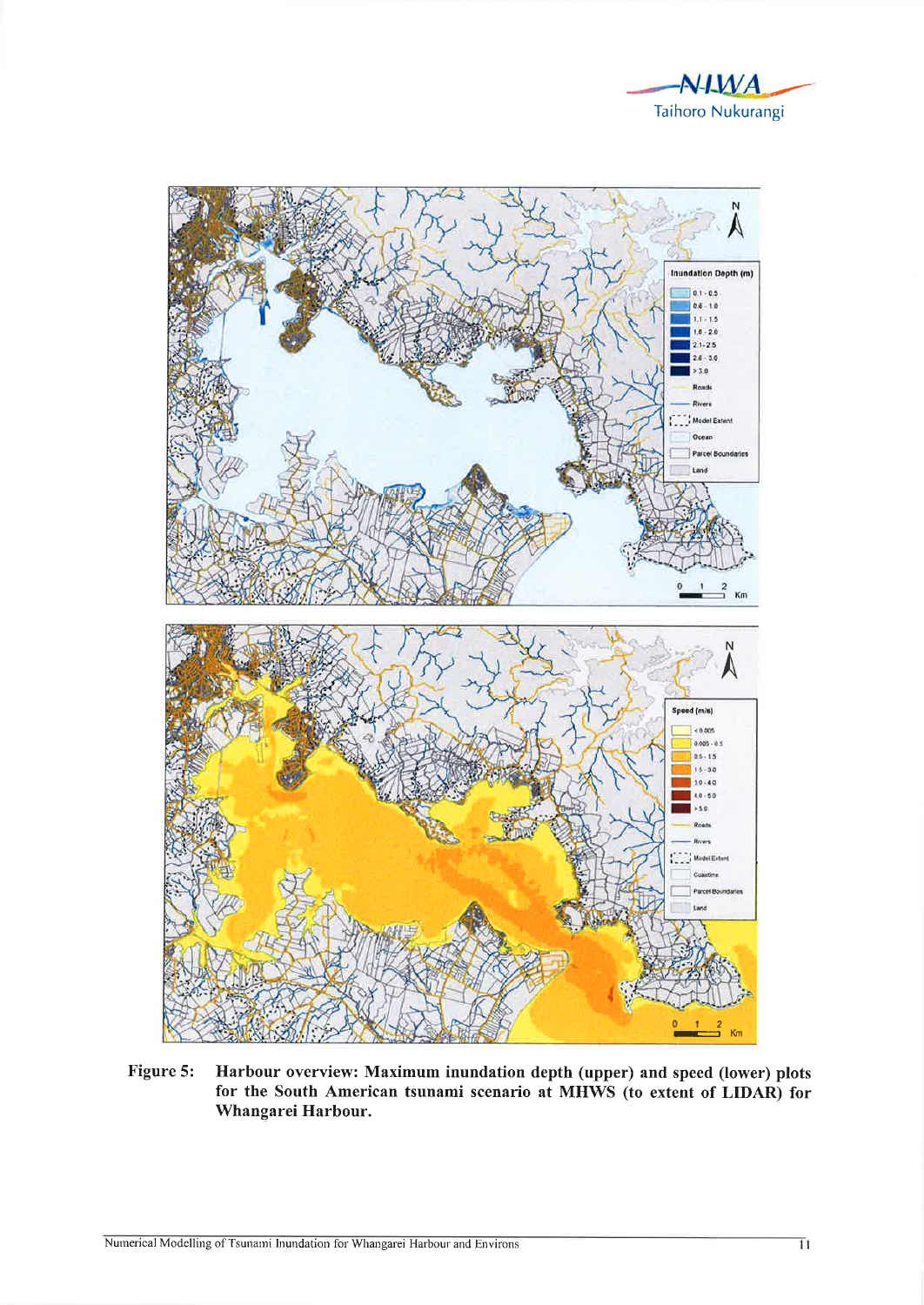



Harbour overview: maximum inundation depth (upper) and speed (lower) plots Figure 6: for the South American tsunami scenario at MHWS + 50cm (to extent of LIDAR) for Whangarei Harbour.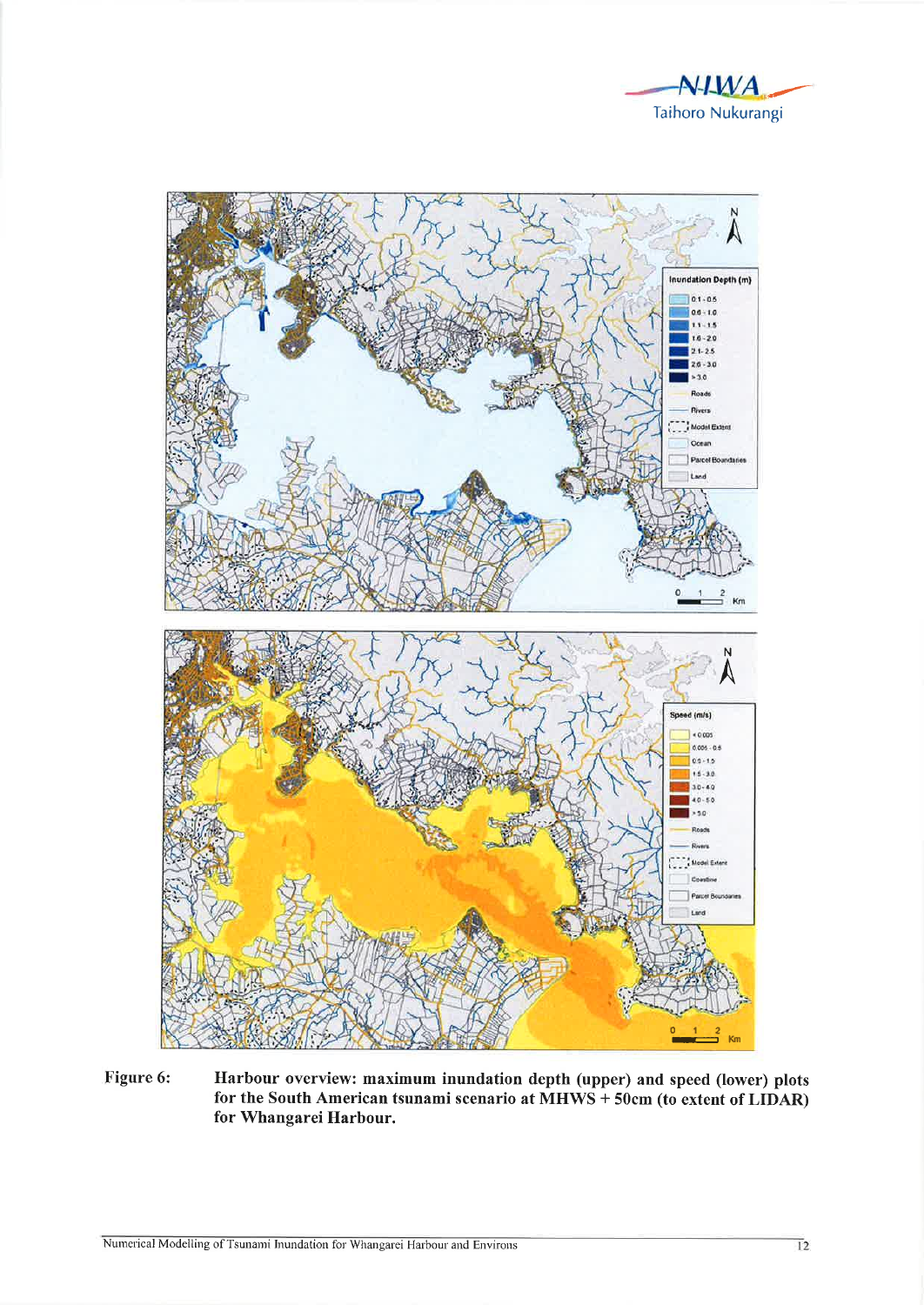

Sea areas in the maps are blanked to emphasize the predicted land inundation. The inundation depth represents the maximum depth of water on land (depth above the land surface after accounting for land surface elevation) that results from the tsunami. The dashed lines in the maps show the spatial extent of the modelled inundation on land, based on land elevations derived from LiDAR data; inundation may extend inland of these lines, but were not modelled because appropriate land elevation data were not available. Maximum water speed predicted during the entire model simulation is typically associated with tsunami arrival and in-flowing water, but, in some cases, may be associated with outflow.

## 4.2. Overview

Maps of predicted inundation depth and maximum water speed for the modelled area in Whangarei Harbour are presented in Figures 5-10. Inundation from the South American tsunami is evident near Whangarei, Otaika, Oakleigh, Takahiwai, Marsden Bay and Bream Head. Maximum current speeds within Whangarei Harbour (Figure 5) ranged from  $0.006$  to 3 m s<sup>-1</sup>. When sea level rise is included in the scenario, there is an increase in the inland area inundated in all of the specific sub-areas (Figure 6).

The TKSZ  $M_w$  8.5 scenario results in inundation in Whangarei, Otaika, Oakleigh, Takahiwai, Marsden Bay and Bream Head (Figure 7). In general, maximum current speeds in the harbour are in the range  $0.006 - 0.5$  m s<sup>-1</sup>, but reach 0.6-1.5 m s<sup>-1</sup> in the harbour entrance and some other areas. Sea level rise causes an increase in the extent and depth of the inundation (Figure 8).

The TKSZ  $M_w$  9.0 scenario produces inundation in all six sub-areas (Figure 9). Current speeds in the harbour range from  $0.006$  to 1.5 m s<sup>-1</sup>. Approaching the harbour entrance, maximum current speed is in the 0.6 to 1.5 m s<sup>-1</sup> range, and exceeds  $>5$  m s<sup>-1</sup> in some areas near Busby Head. Inundation depth and extent both increase when sea level rise is included in the scenario (Figure 10).

More detailed descriptions of inundation and speed are given for Marsden Bay, Takahiwai, Oakleigh, Otaika, Whangarei, and Bream Head (Figure 4) in the next sections.

Sea level rise has a large effect on inundation. At the present day MIIWS sea level, the greatest predicted inundation is from the South American tsunami scenario, followed by the TKSZ  $M_w$  9.0 scenario, then the TKSZ  $M_w$  8.5 scenario. In comparison, the TKSZ  $M_w$  8.5 scenario with 50 cm sea level rise causes greater inundation than the South American scenario at present day MIIWS sea level.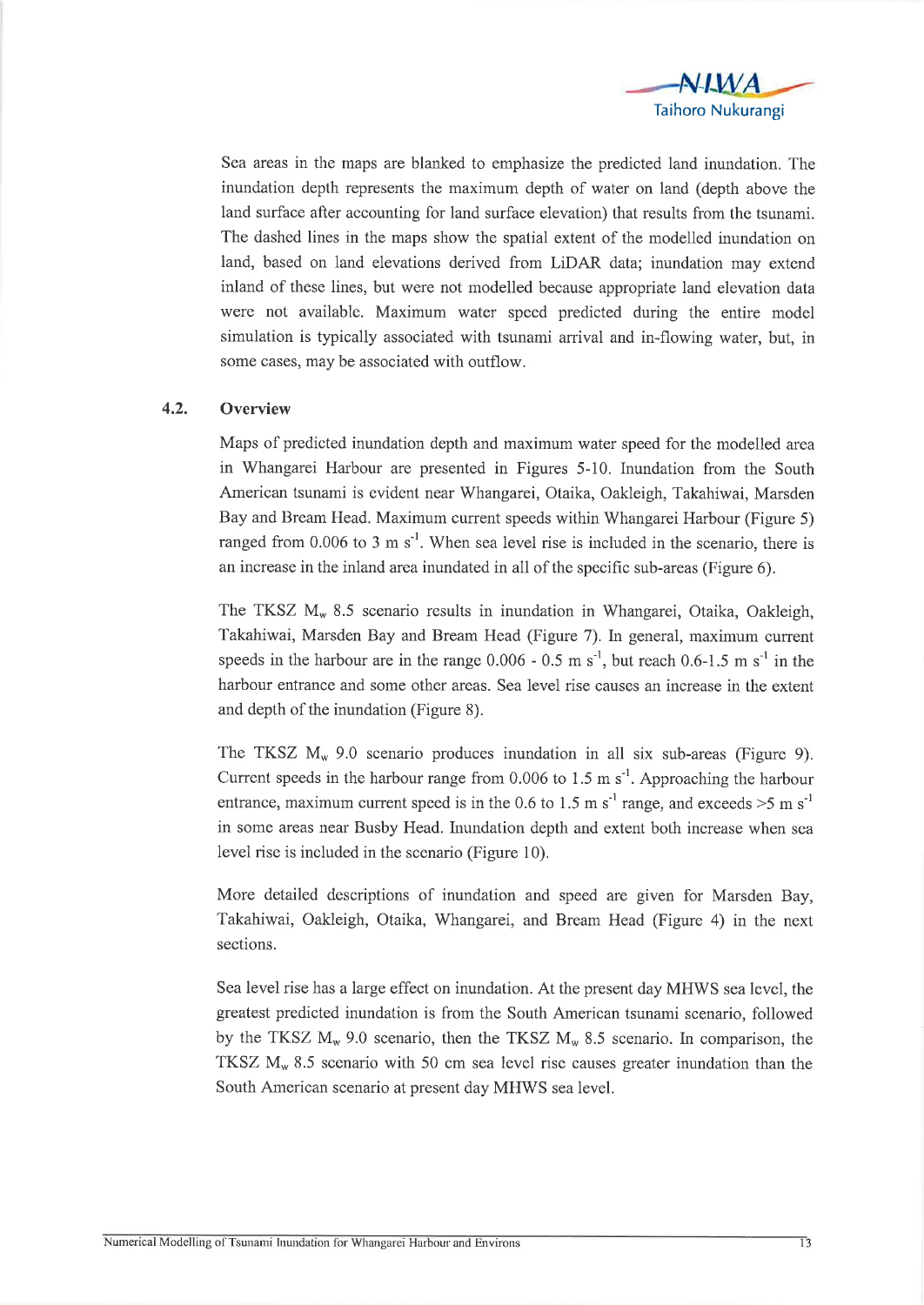



Figure 7: Harbour overview: maximum inundation depth (upper) and speed (lower) plots for the M<sub>w</sub> 8.5 Tonga-Kermadec subduction zone scenario at MHWS (to extent of LIDAR) for Whangarei Harbour.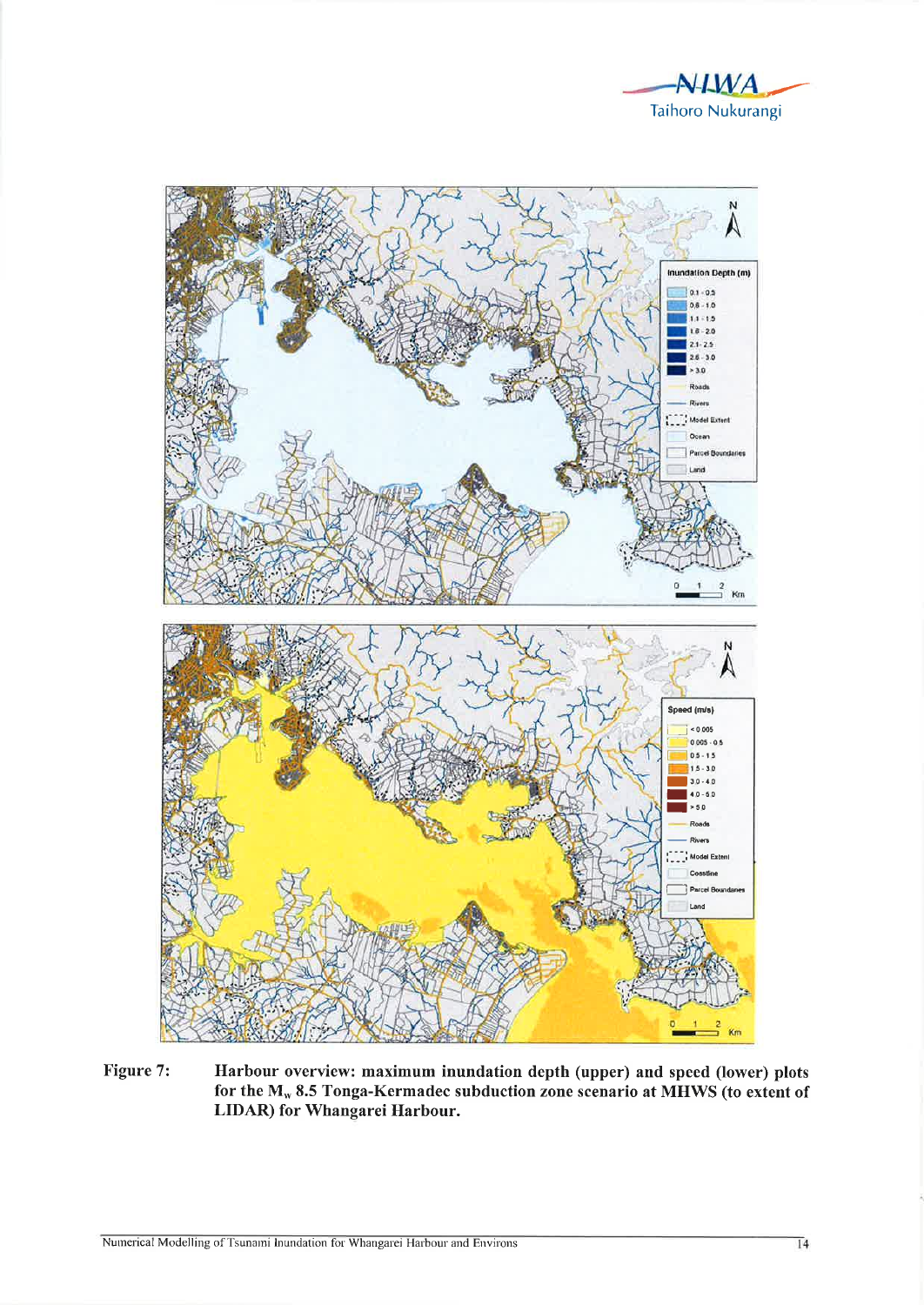



Figure 8: Harbour overview: maximum inundation depth (upper) and speed (lower) plots for the  $M_w$  8.5 Tonga-Kermadec subduction zone scenario at MHWS + 50cm (to extent of LIDAR) for Whangarei Harbour.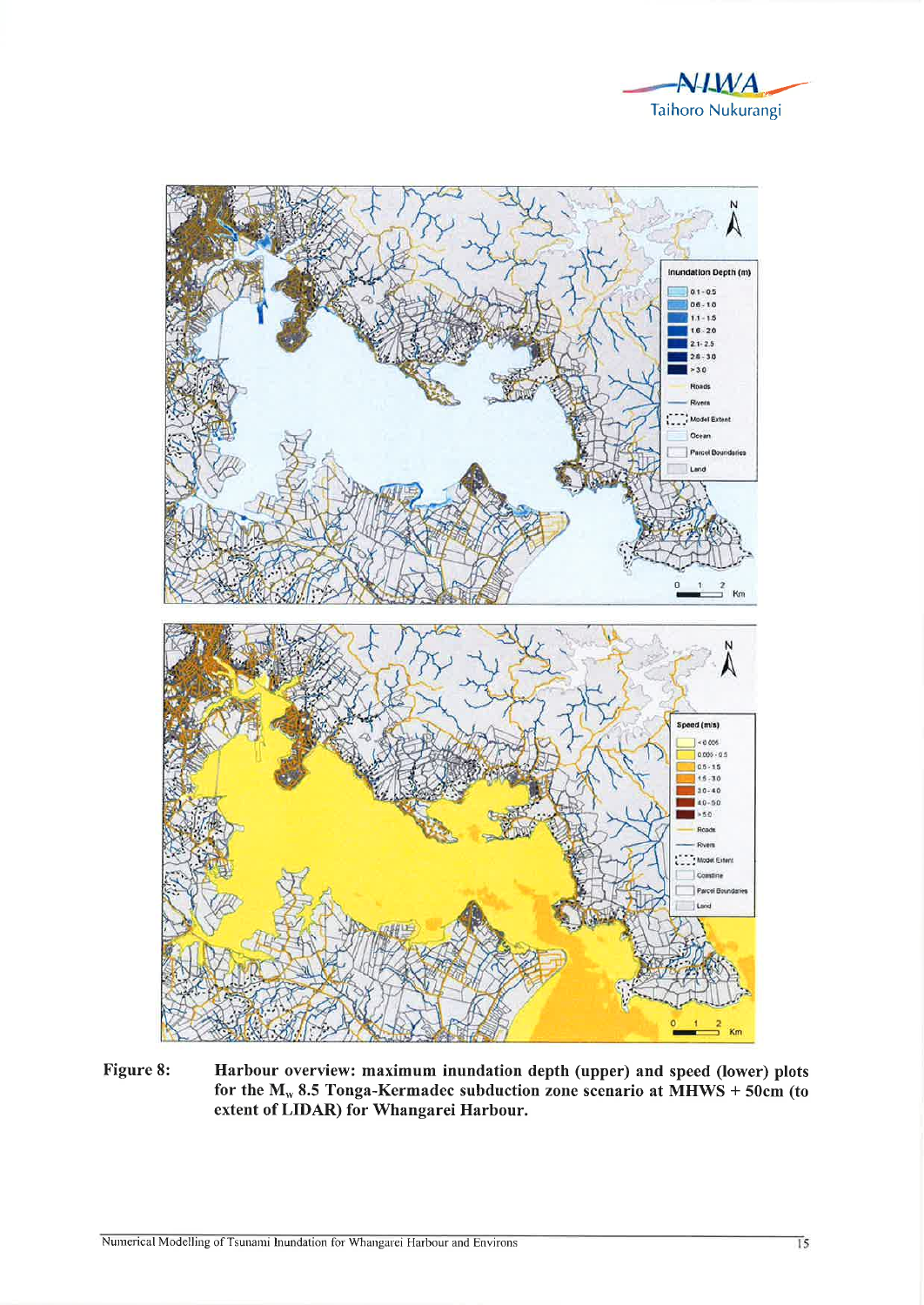



Figure 9: Harbour overview: maximum inundation depth (upper) and speed (lower) plots for the M<sub>w</sub>9.0 Tonga-Kermadec subduction zone scenario at MHWS (to extent of LIDAR) for Whangarei Harbour.